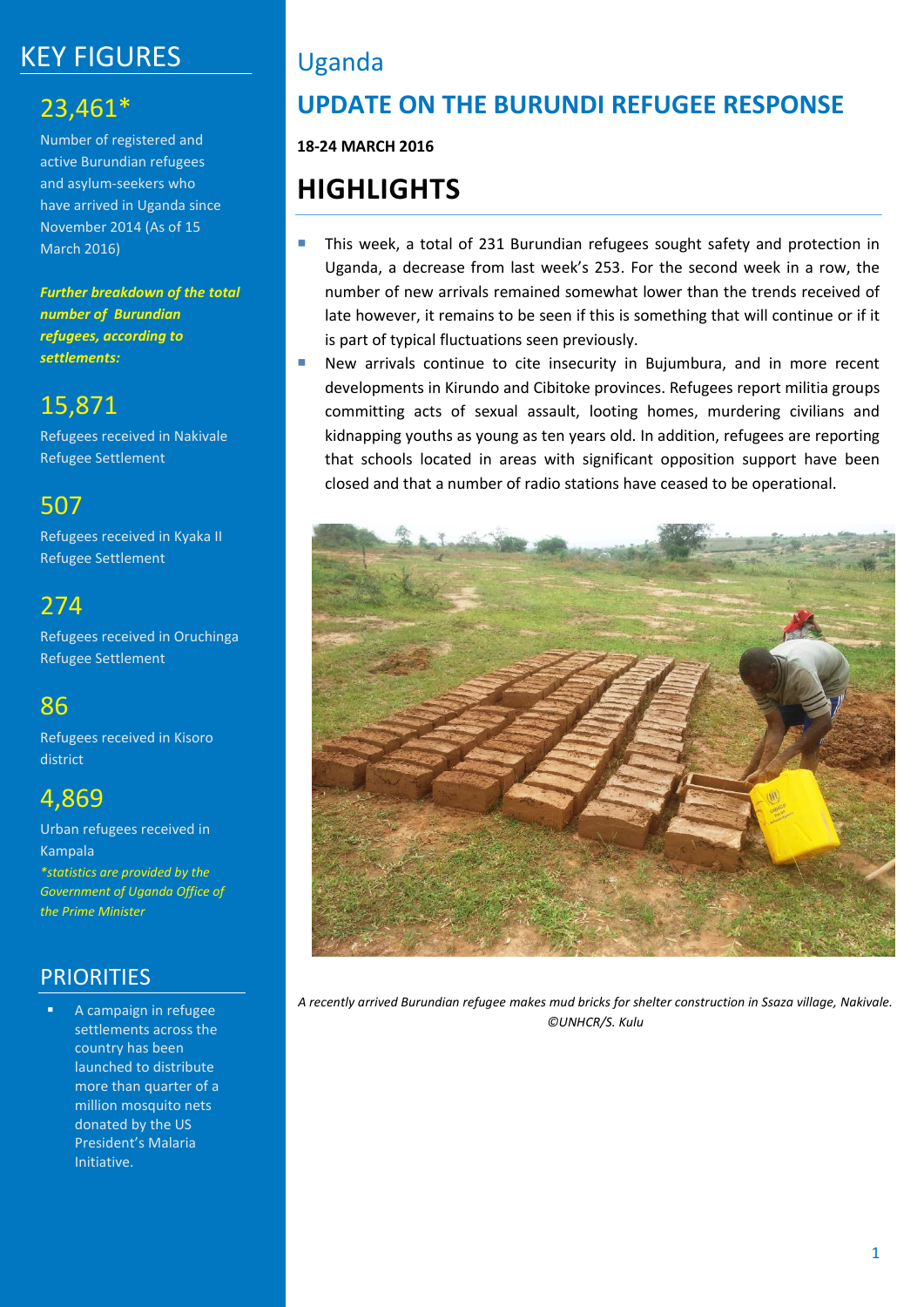# **Protection**

**Child Protection** 

 In Nakivale, Best Interest Assessments were conducted by American Refugee Committee, in partnership with UNHCR, for two boys aged five and eight. The pair are living under foster care and the caregiver claimed that the boys had not received non-food items. American Refugee Committee have followed up to ensure they are provided with the support and assistance they require.

**Persons with specific needs**

 In Nakivale, 14 persons with specific needs were assessed by American Refugee Committee, in partnership with UNHCR. 7 were elderly individuals who were provided with clothes and other non-food items, as well as being provided with support to construct new shelters by AIRD. Two unaccompanied children were help to register and began the process of tracking their parents. Four single mothers were provided with clothing and soap.

### **Education**

- In Nakivale, a total of 881 Burundian refugee children attended primary school education, a reduction compared to last week. This is reportedly due to parents keeping children at home in order to assist with domestic work. Windle Trust Uganda, in partnership with UNHCR, is working with parents in the local community to stress the importance children attending school.
- In Nakivale Secondary School, a total of 245 Burundian refugee children were in attendance, an increase from last week's figure of 129. The increased attendance can be attributed to a verification exercise taking place at the school. Pupils not in attendance for the verification lose out on the possibility of receiving scholarship funding. Windle Trust Uganda, in partnership with UNHCR, is working with parents in the local community to stress the importance children attending school.

### **Health**

- In Nakivale, regular immunization of children against communicable diseases, as well as the provision of antenatal care for pregnant women, continues to be carried out at health facilities by Medical Teams International in partnership with UNHCR.
- In Nakivale, there was an increase in medical consultations this week. 1,232 consultations took place amongst the total refugee population including Burundian refugees, with the most common reason due to malaria. A recent survey by Medical Teams International, supported by UNHCR, found that less than 27% were effectively using longlasting insecticide treated mosquito nets. Medical Teams International and UNHCR plan to carry out community awareness campaigns to stress the importance of correctly using nets. In Kisoro, malaria is similarly the motivation for seeking medical treatment, though this is more to do with new arrivals having been exposed to mosquitos during their flight. In Kyaka II, 12,000 long-lasting insecticide treated mosquito nets were distributed and a community outreach campaign was carried out on the importance of using them effectively in order to combat malaria.
- In Nakivale, for the total refugee population, crude mortality rates were at 0%, within the UNHCR Emergency Standard of 75 per 1,000 people per month. Under five mortality was at 0% compared to the UNHCR Emergency